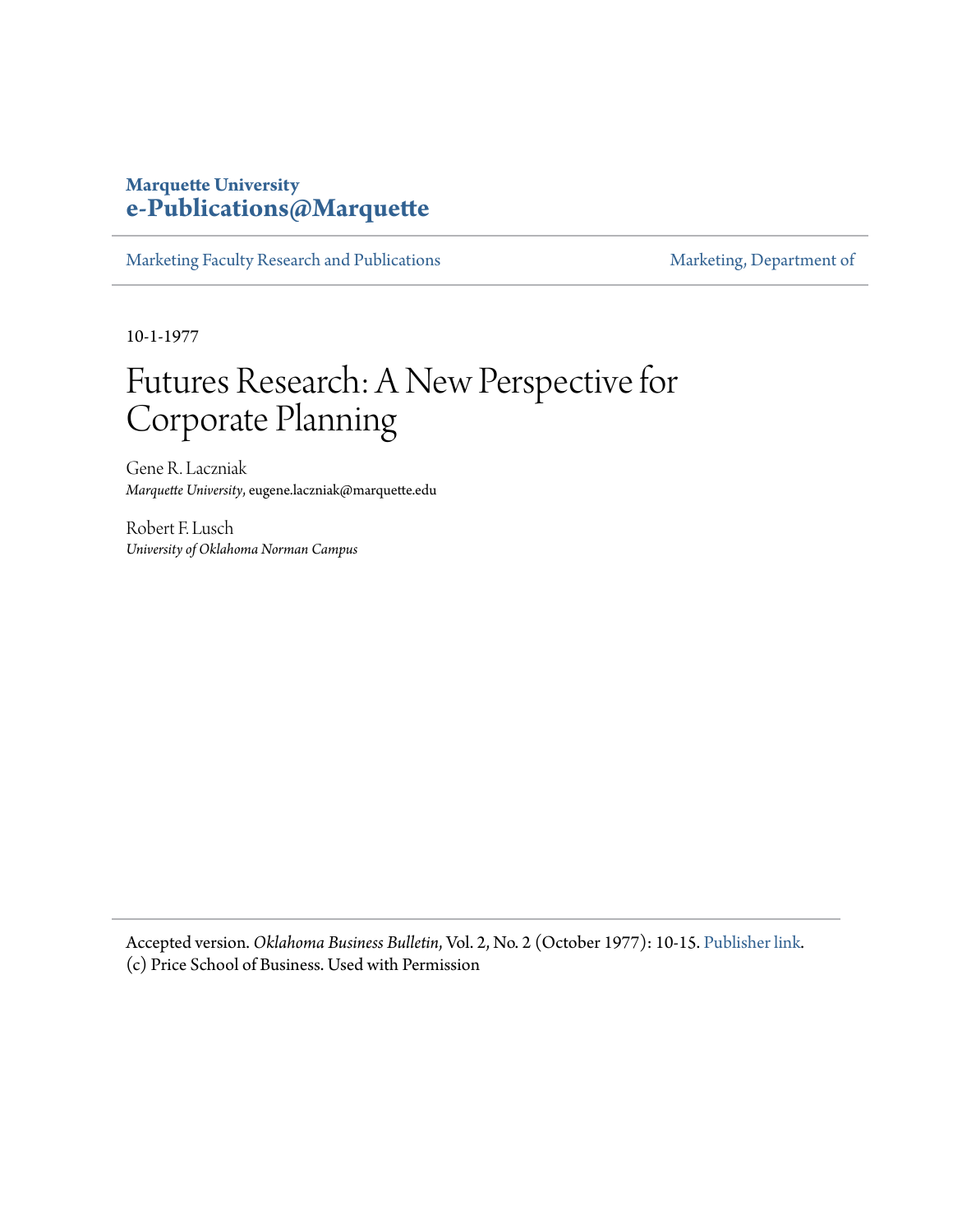**Marquette University**

# **e-Publications@Marquette**

# *Marketing Faculty Research and Publications/College of Business*

*This paper is NOT THE PUBLISHED VERSION;* **but the author's final, peer-reviewed manuscript.** The published version may be accessed by following the link in the citation below.

*Oklahoma Business Bulletin*, Vol. 2, No. 2 (October 1977): 11-15. [DOI.](http://www.ou.edu/price/centersresearch/cemr) This article is © Center for Economic and Management Research and permission has been granted for this version to appear in [e-](http://epublications.marquette.edu/)[Publications@Marquette.](http://epublications.marquette.edu/) Center for Economic and Management Research does not grant permission for this article to be further copied/distributed or hosted elsewhere without the express permission from Center for Economic and Management Research.

# Futures Research: A New Perspective For Corporate Planning

Gene R. Laczniak College of Business, Marquette University, Milwaukee, WI

Robert F. Lusch College of Business Administration, University of Oklahoma, Norman, Oklahoma

#### Introduction

Strategic planning by corporations is becoming more difficult. In the main, this development has been caused by increasing rates of change in the external environments facing business.

Various social observers have described this phenomenon of accelerating change. Peter Drucker calls it "an age of discontinuity" marked by improved technology, an explosion of knowledge and expanding markets and consumer demands.1 The result is that organizations are not evolving in as orderly a fashion as they have in the past. Alvin Toffler calls it "future shock "-the traumatic adjustment to the increasing impermanence of people, places and things.2 This implication is that people, as well as organizations, may experience psychological discomfort stemming from rapid outside changes for which they may not be ready. But whatever label is used, it is certain that society and business have entered an era in which-unlike the past-*change* rather than stability is the usual condition.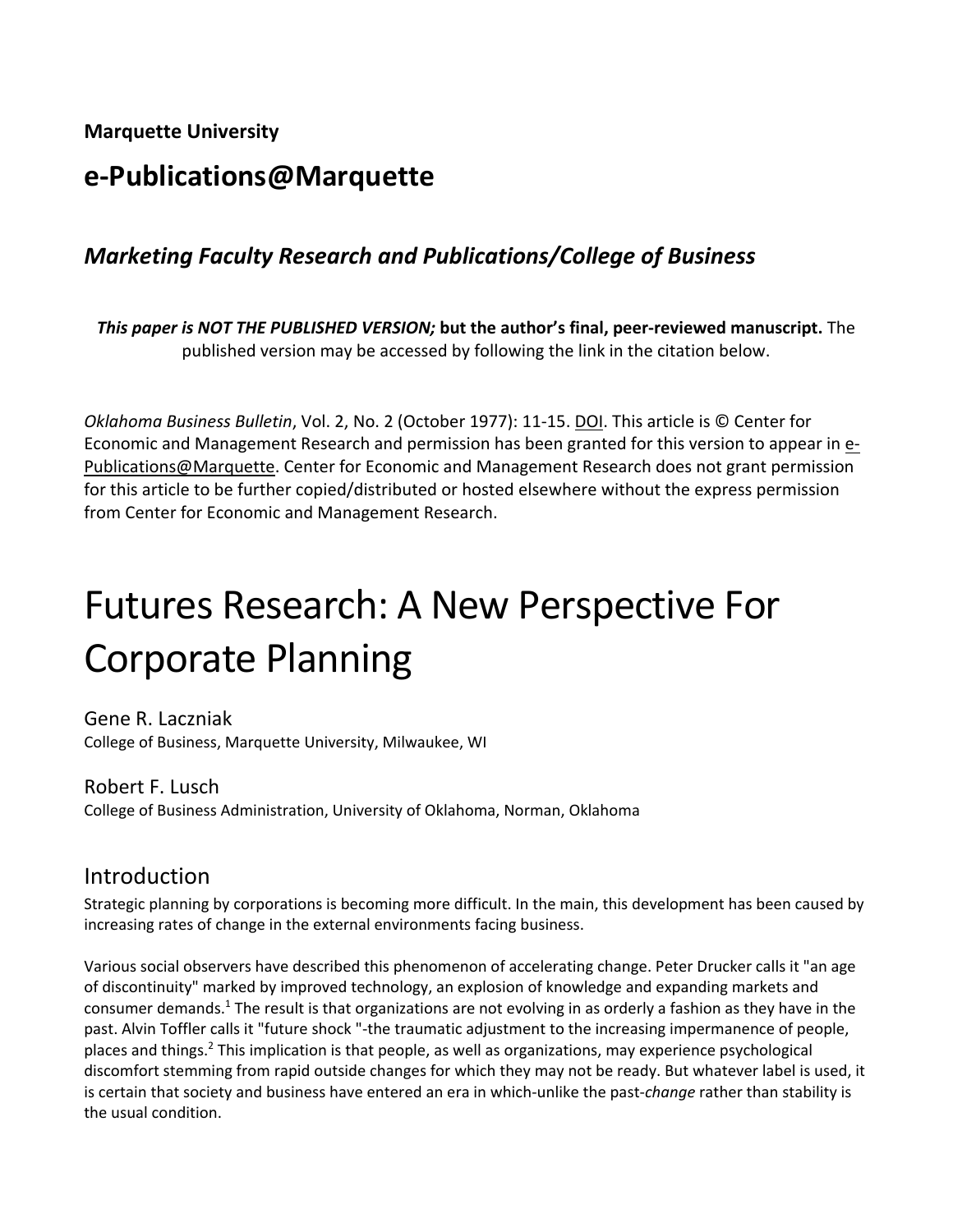In order to cope with an increasingly dynamic environment, some. businesses have made adjustments in their planning mechanisms. The most fundamental change is a renewed emphasis on long range planning. In particular, some companies have explored the utilization of "futures research."

The purpose of this article is to define the concept of "futures research" and explain its role in business planning, including its use in large corporations. Finally, some considerations in selecting a "futurist" to work with one's company are identified.

# What is Futures Research?

To most people, the term "futures research" suggests research to predict the future. However, accurate prediction, is not the sole purpose of futures research. If such was the case, the folly of this endeavor could be illustrated by looking at the "track record" of the seers who attempted to project life in the 1970s and 1980s from their vantage point in the late 1930s and early 1940s.

Writing in magazines such as *Harper's, Atlantic, Time* and *Newsweek* about what life would be like today, the majority of predictions dealing with the "World of Tomorrow" made by yesterday's forecasters look ridiculous in the sober light of reality. For example, there was surprising agreement that by 1980:

- the majority of houses would be prefabricated and erected in hours. Rooms could easily be rearranged, added or sub-tracted. Plastic and light metal materials would constitute the bulk of fabrication. Prices would consistently decrease over time due to enormous economies of scale.
- -the flush toilet system would be obsolete, being replaced by chemical methods of disposal.
- -automobiles would have scratchproof and dentproof plastic bodies. The majority of cars would be powered by 40 horse-power rear located en-gines that would yield 40 miles per gallon or more.
- homes and buildings in many communities would be connected by a system of pneumatic vacuum tubes through which messages could be exchanged and perhaps even some shopping could be accomplished<sup>3</sup>

These and many other projections did not materialize. Moreover, yesterday's "futurists" were unable to foresee the de-velopment of jet transportation or the mass impact of television, undoubtedly two of the major innovations of modern times. Thus, futures research is con-ducted not so much to predict the future with certainty as to get decision makers thinking about what it could hold. In short, futures research has the following more modest objectives:

- to make explicit the assumptions people hold about the future;
- to anticipate alternative events or "futures;"
- to trace possible consequences of important current and past developments;
- to shape and guide current policy that might affect the future.

# The Growth of Futures Studies

Within the perspective de-scribed, several large companies have embraced the concept of futures research. Because of the rapidly changing external en-vironment in recent years, many potential profit opportunities could have been harvested by firms capable of anticipating the future. For example, in 1974:

- shortages of cardboard boxes and packing materials held up the production of glass materials. If these had been anticipated, greater efforts could have been launched to-ward obtaining or developing substitute materials.
- the tennis and bicycle "boom" caught many sporting goods manufacturers by surprise be-cause they did not foresee changing trends in recreation.
- a temporary shortage of home freezers emerged because appliance producers did not anticipate that a prolonged inflation would result in consumers buying early and freezing food to beat expected price increases.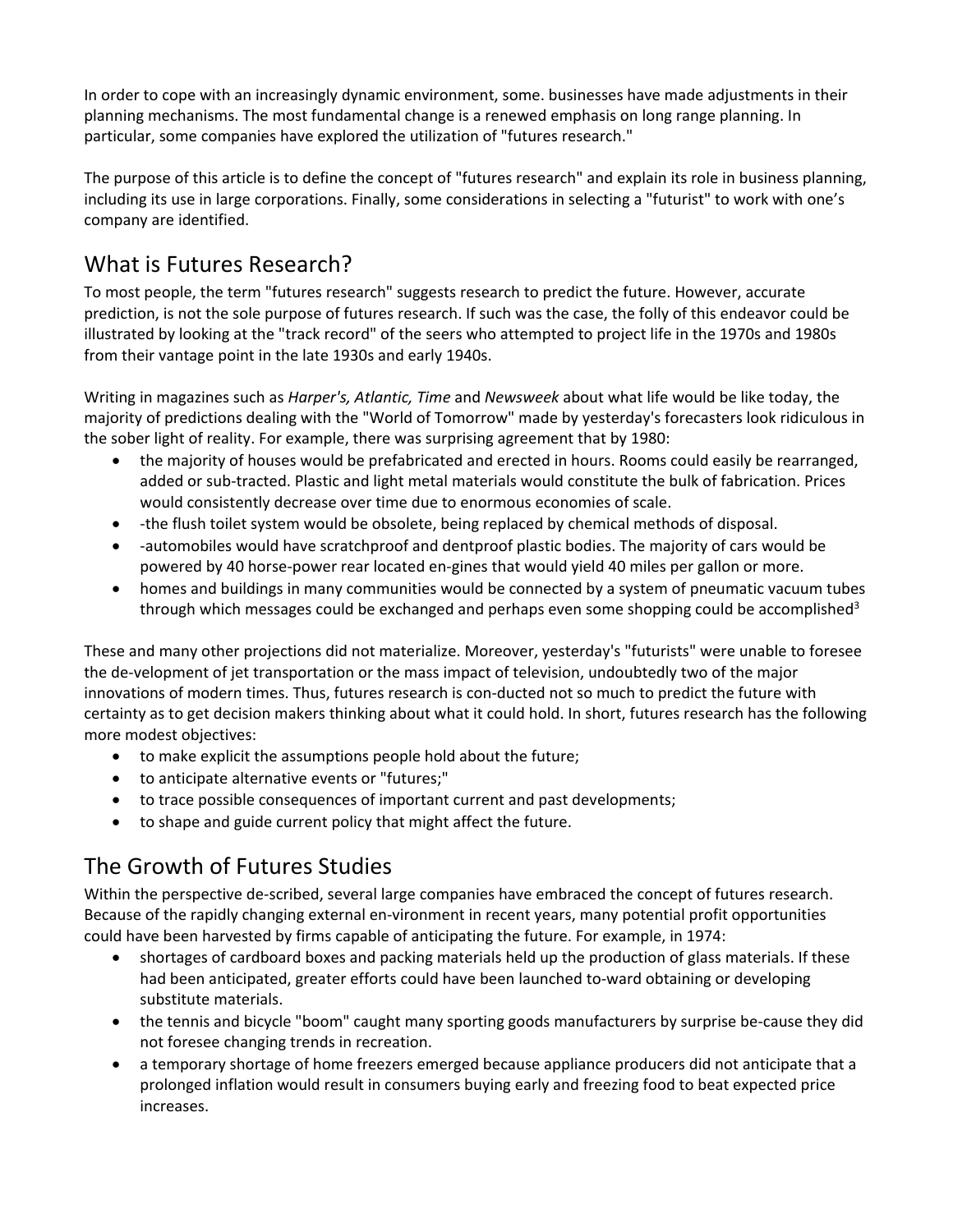Due to such foregone profit opportunities and unprecedented rate of change in the external business environment, large corporations like Shell Oil, AT & T and General Electric are coping with change by looking to the future.<sup>4</sup>

Typically, when a large corporation retains a futurist, the execution of long range planning in the firm changes. In general, the company will pay more at-tention to the messages of the long range planning department.<sup>5</sup> Most often, the de-partment will broaden its his-torical preoccupation with eco-nomic and financial planning and commence searching for and ana-lyzing all factors in the en-vironment which may later affect company operations. If funding is available, the composition of personnel in the planning de-partment may also change. In-creasingly, individuals skilled in the techniques of technological forecasting, environmental scanning and sociopolitical anal-ysis are being hired to sup-plement the traditional economic forecaster. <sup>6</sup> Perhaps most important of all, the futures research team wiII utiIize futures research methods-an amalgam of fore-casting techniques borrowed from economics, mathematics, statistics and management and adapted in order to systematically gather perceptions and formulate projections about the future. A sampling of these techniques are described in capsule form below.

### Tools of Futures Research

The most frequently used tools in futures research can be grouped into at least three categories: ( 1 ) authority methods, (2) conjecture methods, and (3) mathematical modeling methods. Although the list of specific tools and techniques in futures research is rapidly ex-panding most of the new meth-ods can easily be placed in one of the three categories.

#### Authority Methods

Perhaps the oldest method of obtaining an outlook for the future is to elicit the views of one or more authorities. Ancient as well as modern history is replete with examples describing how persons were consulted be-cause of the "sense" they pos-sessed about the future. The Greeks had their oracles, rulers in the middle ages conferred with wizards and various American and African tribes utilized medicine men. Perhaps the group with the most staying power, astrologers, have been popular throughout recorded history. Exhibit 1 provides a summary de-scription of both the sole source and the pol ling methods.

#### Conjecture Methods

Conjecture methods are reasoned and systematic efforts to identify and describe alter-native futures which may be pertinent to a forecast topic. There are two principle types of conjecture methods: qualitative and quantitative.

A qualitative conjecture is one in which the most important content cannot be counted or measured. These conjectures gen-erally utilize words but could also be composed of pictures, sounds or music as their medium. Two principal kinds of qual-itative conjectures used by fu-turists are the narrative methods of scenario construction and fu-ture history construction. These two techniques are briefly de-scribe d in Exhibit 1.

On the other hand, quan-titative conjectures are those for which the content can be counted and measured. These conjectures use such things as rate of change estimates, probability estimates, percentage changes, and numerical scales and graphs. Two principal tools utilized by futurists in developing quantitative conjectures are the cross-impact matrix and relevance trees. These two methods are briefly described in Exhibit 1.

#### Mathematical Modeling Methods

The third "futures" fore-casting tool is mathematical modeling. A model is an ab-straction of reality. Therefore, mathematical model building is the construction of relationships which portray other relationships which are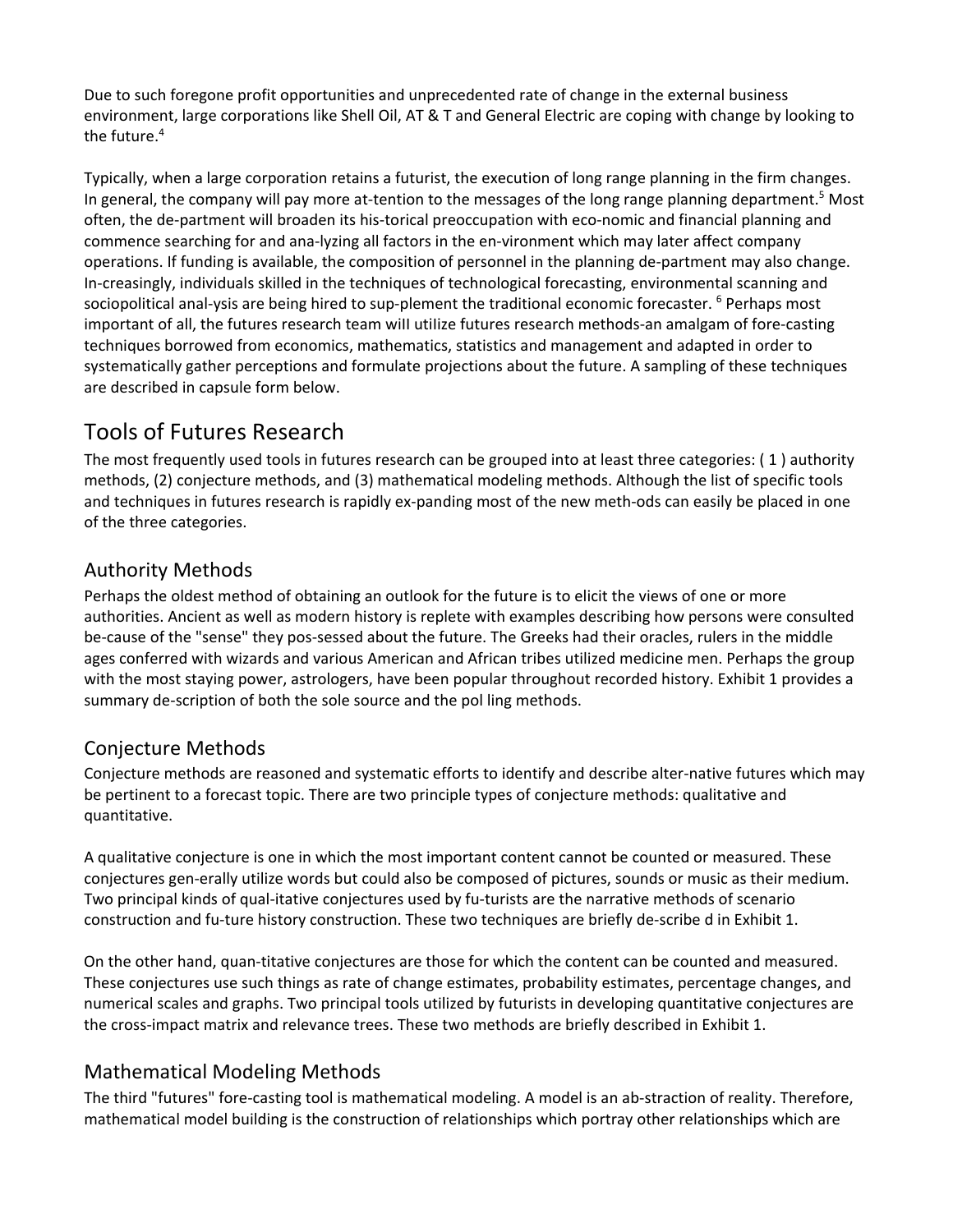found in the "real world.'' The primary advantage of these models is that they can be utilized to understand, as well as predict, the events with which they deal. In futures research however, models are more con-cerned with understanding a system than in forecasting. Models can be constructed of relatively small sectors of activitysuch as the demand for a single commodity-or they can be constructed for large sectors of activity such as M.I.T.'s widely known model of the U.S. economy.

Mathematical models can be classified as static or dynamic. Static models are those that ig-nore time as a variable, whereas, dynamic models consider time as an independent variable. Since futurists are concerned with fu-ture time they naturally tend to deal with dynamic as opposed to static models. Dynamic models can be of two basic types, de-terministic or stochastic. Each of these are mentioned further in Exhibit 1.

#### Selecting a Futurist

While already instrumental in the long range planning of large corporations, the utilization of futures research is an innovation in most medium and small com-panies. In the coming years, small companies will hire "futurists" individuals skilled at using the tools of futures re-search and convinced of the value of contemplating the futureon a consultancy basis. The "consulting" futurist will be used because a smaller company may not be able to afford a full-time long range planner, but still realizes the importance of anticipating impending events. For example, building on an earlier illustration, a sporting goods company might hire a fu-turist to forecast the "future of U.S. recreation." If such actions had been taken in the past, per-haps these companies would have better anticipated the boom in tennis, cycling and racquetbalI.

Since the implementation· of futures research projects to help in corporate planning is rather recent, few iron clad rules for selecting futurists as consultants have emerged. As futures re-search grows, corporate ex-ecutives will need to develop decision-making rules to evaluate the acceptability of futurists as consultants to their company. While only time will reveal the best "rules of thumb," several factors which should be weighed by the executive thinking about retaining a futurist are discussed below.

Companies should not judge futurists too heavily on the accuracy of their past pre-

dictions. One of the reasons that a company seeking to employ a futurist cannot judge him or her on the basis of "accuracy of past predictions" is because of the possibility of "self-defeating pro-phecies." In other words, once certain "futures" are uncovered, particular individuals may work vigorously in order to assure that this "future" does not occur. For example, suppose one of the large railroad magnates of the 1920 's had hi red a futurist to anticipate "the future of trans-portation." This is improbable, but the example will serve to illustrate an important point. If the forecaster projected a "possible future" including the decline of rail roads as a passenger carrier and the rise of trucking as a major cargo carrier, one can probably assume that (if man-agement accepts the validity of the projection) railroad man-agement would have worked ex-tremely hard to assure that the forecaster's prediction did not prove accurate. Thus, the ultimate value to management of a futurist is not always whether the predictions come to fruitation, but rather the "early warning" function provided to decision makers. These warnings serve to indicate the dominant directions to which current events point and enable the com-pany to adapt to them, combat them, benefit from them or all of the preceeding.

If hiring a single futurist, companies should give more weight to a generalist than a specialist. Most corporations have an initial inclination toward the specialist. This is due in large part to the fact that most executives tend to view their company's problems as permeating from one area, (we have cash flow problems· or image prob-lems) and therefore tend to seek a specialist in that area. The contemplation of possible "futures," however, is a different matter. In order to anticipate alternative futures, a generalist should be strongly considered and perhaps preferred. Many of the most likely and unanticipated futures are intertwined in complex patterns, and therefore, meaningful as-sessment requires many bits of information from a large number of areas to be integrated. The specialist is frequently unable to maintain a sufficiently general view to interpret these patterns. On the other hand, a futures research team will usually include a combination of generalists and specialists.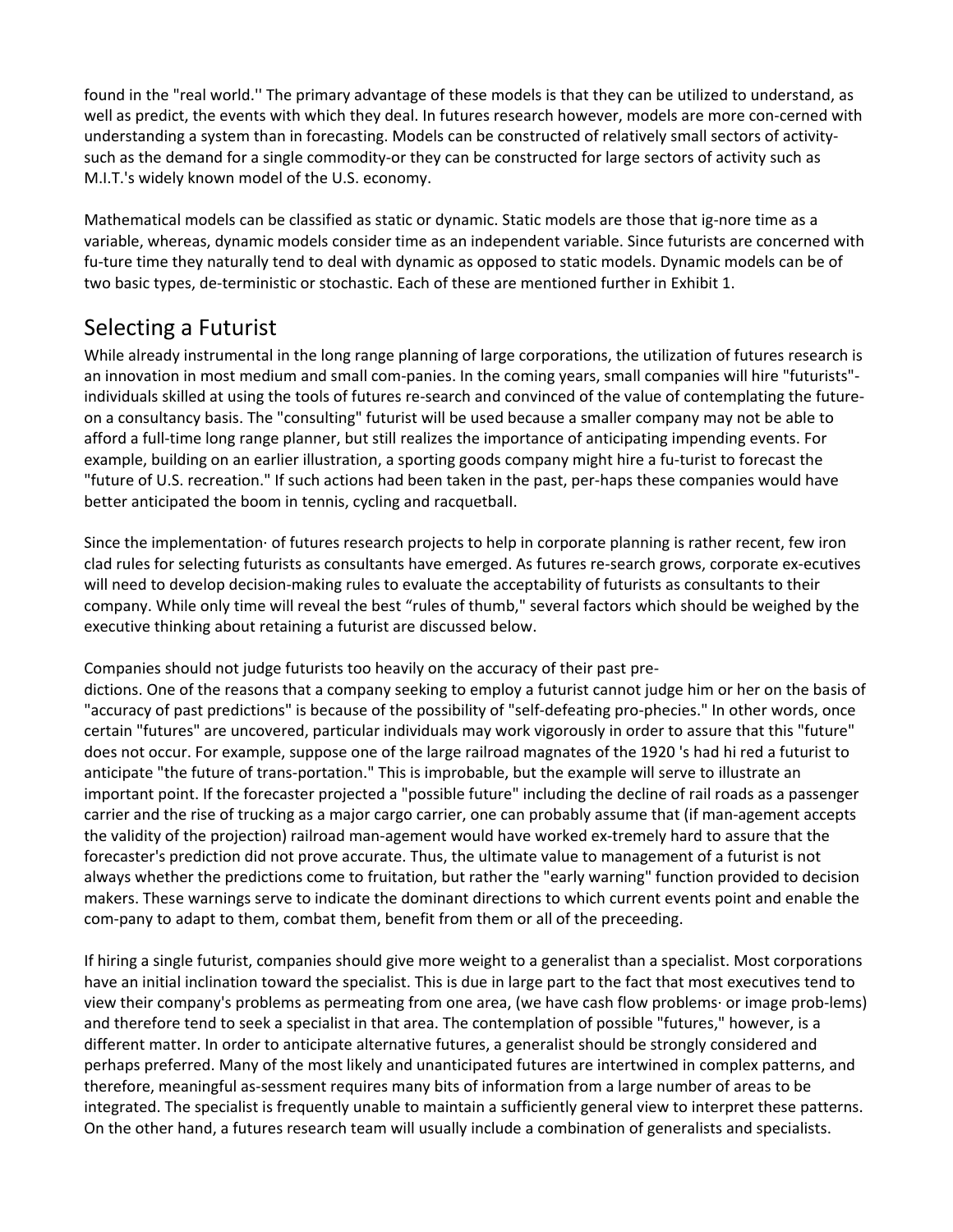Ob-viously, it is helpful when the generalist has some inti mate knowledge of the industry for which he is forecasting. For instance, a producer of medical instrumentation is unlikely to hire a futurist who has worked dominantly with consumer goods companies and who has little medical knowledge.

Companies should not automatically select a leader in the field they are most con-cerned about forecasting. For ex-ample, is a leading politician the best individual to forecast the future of social legislation? Not necessarily. Persons who enjoy the highest professional status in a given field may be fully in tune with the present, since they have probably influenced its evolution in some small measure; but they are not clearly the harbingers of the future. <sup>7</sup> Because they have influenced current events, today's leaders may have a stake in preserving the current state of affairs and consequently their projections could be somewhat biased.

# The Permanence of Futures Forecasting

In the coming years, some of the futures research techniques discussed above may fade away; but most of them will probably be perfected to a greater degree. One thing that seems relatively certain in this period of uncertainty is that the orientation of U.S. firms toward the future will continue to in-crease. General Electric, a pioneer corporation in "futures" forecasting, has been joined by many companies in employing futurists.<sup>8</sup> This is not surprising since top-level corporate ex-ecutives expect the external en-vironment surrounding business to be more difficult to predict and assess in the future.<sup>9</sup>

The major upheavals of the 1960s and 1970s-exploding technology, a web of ecological problems, mounting legislation and an ethics crisis-to name a few-have caused business to question its preparedness for change. While the financial at-titude that "a dollar earned today is worth more than a dollar ten years from now" is still rightly held, companies in-creasingly believe that earnings ten years down the road are dependent on what is done today and how well the "tomorrow" ten years distant is understood. Thus, the future-oriented cor-poration will use futures research in setting corporate goals as well as formulating future business strategies. Study of the future is a resource which can be used to attain a competitive advantage. A truly futureoriented company is "a corporation that takes re-sponsibility for creating its own future whenever possible and adapting to change when necessary through a continuous process of futures research, long range planning and objective setting."10

# Exhibit 1: Futures Research Tools

**Sole Source Authority**. This method , as used in futures research, consists of drawing upon the insights o f a n expert to forecast likely future developments. For instance, a supermarket chain might call on a leading marketing academician to draft a report on the " future of food retailing. " The educator then uses his expertise and existing information to project developments in the macro-environment that the supermarket firm will probably face. The consequences of these developments on possible strategic thrusts in supermarket retailing would also be analyzed.

**Polling Authorities.** Polling methods are an e x tension of the sole source method and are distinguished by the use of a group of experts instead of one. The underlying belief here is that several head s are better than one. Utilization of a group of experts to assess the future prov ides several advantages including the ability to generate and analyze many more alternative futures, the Ability to rely on a broader set of facts, and the utilization of specialists as well as generalists. One method of polling authorities that has received considerable attention over the last decade is the Delphi. Essentially, Delphi is a method used to attain a consensus of opinion from a group of experts without having the experts confront each other in face to face debate , but still allowing the participants to know of the opinions of the other experts involved .

**Scenario Construction**. A scenario is a background narrative which d escribes an alternative future. The scenario can be properly thought of as a description of some future point in time-a "prehistory," so to speak. Scenario construction is of value to corporate executives and marketing managers since familiarity with many alternative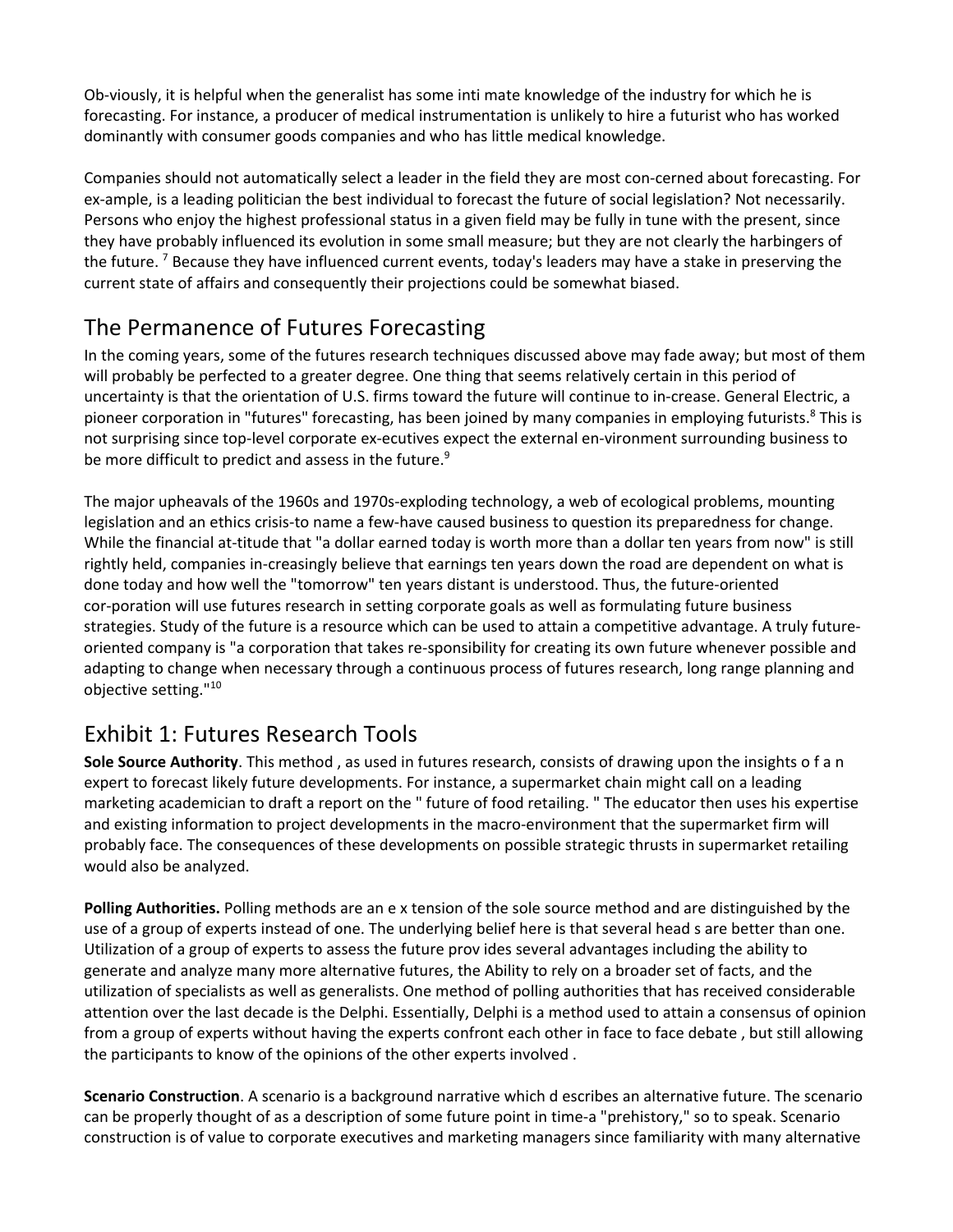scenarios will prevent management from experiencing " future shock" if a reasonable facsimile of one of the scenarios occurs. Predictably if a company is aware of the likely consequences of a possible scenario i t will be better prepared to react to the future .

**Future Histories.** A future history, like a scenario, is a narrative conjecture technique based on facts and assumptions. In contrast to a scenario however, it traces the course of developments and events over a time interval in order to ex p lain how a particular set of circumstances set forth in a scenario developed out of a p receding set of circumstances. Th us, while a scenario might deal with the status of department store retailing in 1990, a future history might begin with computerized banking in 1975 , leading to a mass system of cashless financial transactions by 1985 and finally to an automated, cash-free department store in 1990.

**Cross-Impact Matrices**. This technique is used to assess the impact of one event upon the likelihood of subsequent events. Initially events must be identified which may reasonably be expected to have a significant effect on the future . These events are then arrayed in a matrix with the same events listed down the rows and across the columns. The effect of the occurrence of each event on the likelihood of occurrence of every other event is then evaluated . After all calculations in such an exercise are completed, the net result is an estimate of final likelihoods of occurrence of each event, considering the accumulated impacts of all of the other occurrences in the set, but restricted to interactions among pairs of events. Through such an analysis therefore, the key events to monitor in future environments are identified.

**Relevance Trees.** The relevance tree method is a normative method which allows for the identification and perhaps molding of the future to best fit organizational goals. Basically, the relevance tree is constructed by establishing a desired future situation, and identifying stage by stage, the alternative means by which this future could be realized. For every stage leading to the goal each alternative is given a relevance number which is intended to represent how well the alternative has the capacity to contribute to organizational goals. The alternatives selected at each stage provide a path to the final goal and thus a strategy can be developed for achieving the desired future.

**Deterministic Math Models.** These models are highly quantitative in nature and are used to predict, assess and understand the future. They do so by establishing a quantitative relationship between the variable to be forecast (such as college enrollments) and various predictor variables (such as college age population, projected return on investment of a college degree, and government subsidies to stimulate college education). Deterministic models assume that the relationship between the forecasted variable and the predictors are very rigid and thus the impact of a predictor variable can be determined precisely. Therefore these models are capable of arriving at a precise estimate of the future. However, in all probability these estimates will be in error. This is due to the unrealistic assumption of certainty with regard to the relationships being modeled. Herein lies the major weakness of deterministic models, they assume certainty about an uncertain future.

**Stochastic Math Models.** Stochastic models are similar to deterministic models except they do not assume a rigid relationship between the variable to be forecast and the predictor variables. They therefore overcome the major weakness of deterministic models. Importantly when stochastic models are used to assess the future they will predict the future to take on a series of possible values. This type of prediction is obviously more useful than a deterministic prediction and is also less Iikely to be misleading.

#### Footnotes

<sup>1</sup>Peter F. Drucker, The Age of Discontinuity (New York: Harper & Row, 1969).

<sup>2</sup>Alvin Toffler, Future Shock (New York: Random House, 1970).

<sup>3</sup>Adapted from: Don Olesen, "The Future is Now: What the Heck Happened?" The Milwaukee Journal, Insight Magazine (February 24, 1974), pp. 12-23.

<sup>4</sup> Liz Roman Gallese, "The Soothsayers," The Waif Street Journal {March 31, 1975), p.1.